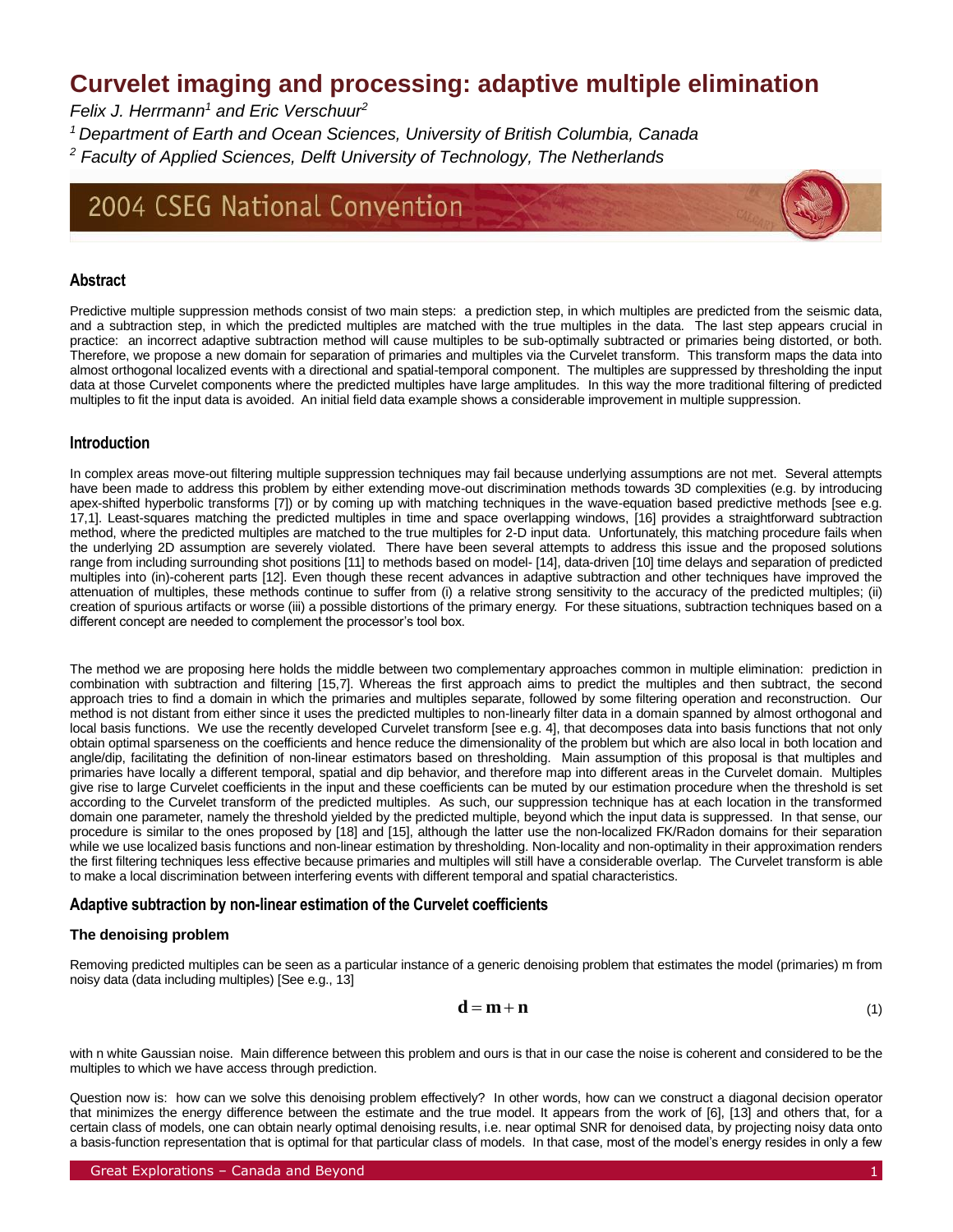coefficients, allowing for the definition of a shrinkage estimator that separates noise from the model. For basis functions that are also local, one can show that soft thresholding on the coefficients suffices to approximately solve the denoising problem, i.e.

$$
\hat{\mathbf{m}} = \mathbf{B}^{-1} \Theta_{\mu} (\mathbf{B} \mathbf{d}) \tag{2}
$$

number of data samples. Question now is: can we extend these results to colored hoise and to be specific to hoise given by the predicted<br>multiples? Before answering this question let us first be more specific with respect In this expression,  $B^{-1}$  refers to the (pseudo)-inverse of  $B$ , which is the basis-function expansion.  $\Theta_\mu$  is a soft/hard thresholding operator with a threshold that for orthonormal basis functions equals [13,6, ]  $\mu = \sigma \sqrt{2 \log_e N}$  with  $\sigma$  the standard deviation of the noise and N the number of data samples. Question now is: can we extend these results to colored noise and to be specific to noise given by the predicted data, primaries as well as multiples.

#### **The basis functions**

Curvelets as proposed by [3], constitute a relatively new family of non-separable wavelet bases that are designed to effectively represent seismic data with reflectors that generally tend to lie on piece-wise smooth curves. This property makes Curvelets suitable to represent events in seismic whether these are located in shot records or time slices. For these type of signals, Curvelets obtain nearly optimal sparseness, because of (i) the rapid decay for the reconstruction error as a function of the largest coefficients; (ii) the ability to concentrate the signal's energy in a limited number of coefficients; (iii) the ability to map noise and signal to different areas in the Curvelet domain. So how do Curvelets obtain such a high non-linear approximation rate? Without being all inclusive [see for details, 2,4,3,5], the answer to this question lies in the fact that Curvelets are

- multi-scale, i.e. they live in different dyadic corona (see for more detail [3] or the other contributions of the fist author to the proceedings of this conference) in the FK-domain.
- multi-directional, i.e. they live on wedges within these corona.
- *anisotropic*, i.e. they obey the following scaling law *width* $\propto$ length<sup>2</sup>.
- *directional selective* with #*orientations* 1 *scale* .
- local both in (x,t)) and KF.
- almost orthogonal, they are tight frames with a moderate redundancy.

Curvelets live in a wedges of the 2-D Fourier plane and become more directional selective and anisotropic for the higher frequencies. They are localized in both the space (or (x,t)) and spatial KF-domains and have, as consequence of their partitioning, the tendency to align themselves with curves/wavefronts. As such they can be more flexible then a representation yielded by high-resolution Radon [as described by e.g. Trad [15] because they are local and able to follow any piece-wise smooth curve.

#### **A tantalizing perspective**

As the examples in the next section clearly demonstrate, the optimal denoising capabilities for incoherent noise carry over to coherent noise removal provided we have reasonable accurate predictions for the noise, the multiples in this case. By choosing a threshold defined by the predicted multiples, i.e.

$$
\mu \approx \eta |\mathbf{Bn}| \tag{3}
$$

we are able to awe are able to adaptively decide whether a certain event belongs to primary or multiple energy. The n contains the predicted multiples and h represents an additional control parameter which sets the confidence interval (e.g. 95 % for  $\eta$ =3) (de)-emphasizing the thresholding.

#### **Results of multiple subtraction via thresholding in the Curvelet domain**

 The above methodology is tested on a field dataset from offshore Scotland. This is a 2D line, which is known to suffer from strong surfacerelated multiples. Because the geology of the shallow sub-bottom layers is laterally complex, multiples have been observed to exhibit 3D characteristics. Applying surface-related multiple elimination to this data gives only an attenuation of surface multiples, but not a complete suppression. This lack of suppression can be observed for a shot record shown in Fig. 1. When comparing the predicted multiples with the input data a good resemblance is observed in a global sense. However, when a matching filter is calculated, it appears that the predicted multiples do not coincide well enough with the true multiples, mainly due to 3D effects. Locally the temporal and spatial shape of the predicted multiples - especially for the higher order multiples - differs from the true events. Estimating shaping filters in spatially and temporally varying, overlapping windows, as described by [16] can not resolve this mismatch completely. The adaptive subtraction result is displayed in Fig. 1 in the third panel.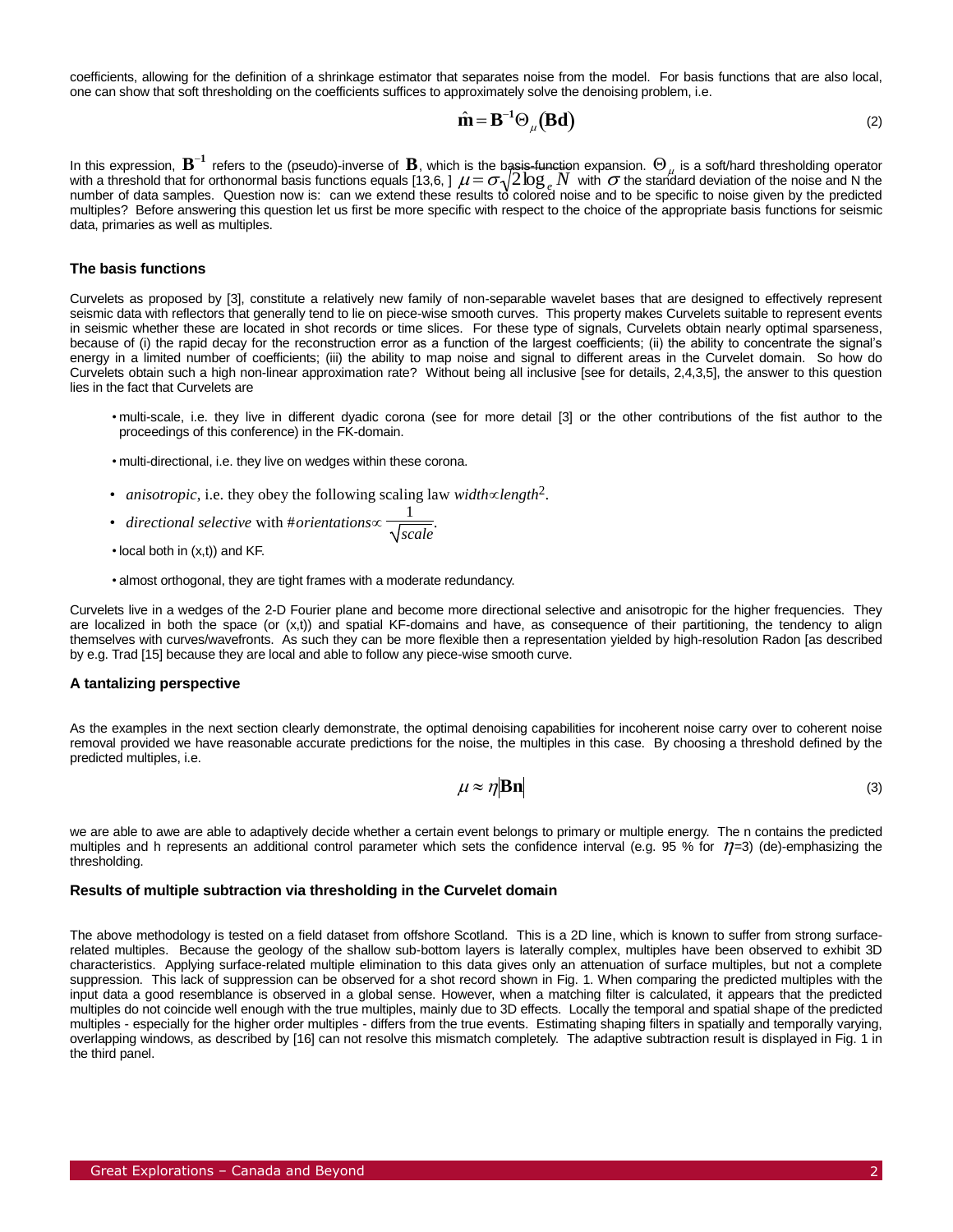

*Figure 1: Comparison between adaptive least-squares (using time and space varying least-squares filters)and Curvelet subtraction of predicted multiples for one shot record. Input data (left), predicted multiples (second), least-squares subtraction (third) and the results by thresholding Curvelet (right).*



*Figure 2: Time slice through the prestack data volume of all shot records. Top left: Time slice through the input data with all multiples. Top*  right: Slice through the 2D predicted surface-related multiples. Bottom left: Time slice through the shot records after adaptive subtraction per *shot record of the predicted multiples. Bottom right: The Curvelet equivalent of the adaptive subtraction computed for a single time horizon.*

To improve this result, more freedom can be incorporated in the subtraction process. However, note that the more the predicted multiples can adapt to the input data, the higher the chance that primary energy will be distorted as well, as the primary and multiple energy are not orthogonal to each other in the least-squares sense. Multi-gather subtraction using 9 surrounding multiple panels gives better suppression of the multiples but leaves a lot of multiple remnants to be observed, especially for the large offset at large travel times. The output gather of the Curvelet method (see fourth panel in Fig. 1) looks much cleaner. Furthermore, clear events have been restored from interference with the multiples in the lower left area. Also note the good preservation of a primary event around -1000 meter offset and 1.1 seconds. The amplitudes seem to be identical to the ones in the input data, whereas the adaptive subtraction has distorted these amplitudes to some extend. For the Curvelet-domain procedure, the threshold value can be set by the user, thus creating more or less suppression. Too weak thresholding leaves too much multiples in the data and that a too strong thresholding procedure seems to remove too much energy. The filtering via the Curvelet domain can also be applied within each 2D cross-section through the seismic data volume. Time slices at t=1.48 through the prestack shot-offset data and predicted-multiple volumes are displayed in Fig. 2 (top row). Results after application of the adaptive subtraction per shot record and the time-slice only Curvelet subtraction are included in Fig. 2 (bottom row). Again, the Curvelet results look much cleaner than the least-squares subtraction result. Much of the noisy remnants at small offsets in the least-squares subtraction result have been removed. Notice also the improved suppression of the higher order peg-legs in the area around shot 900 and offset 1500 meter.